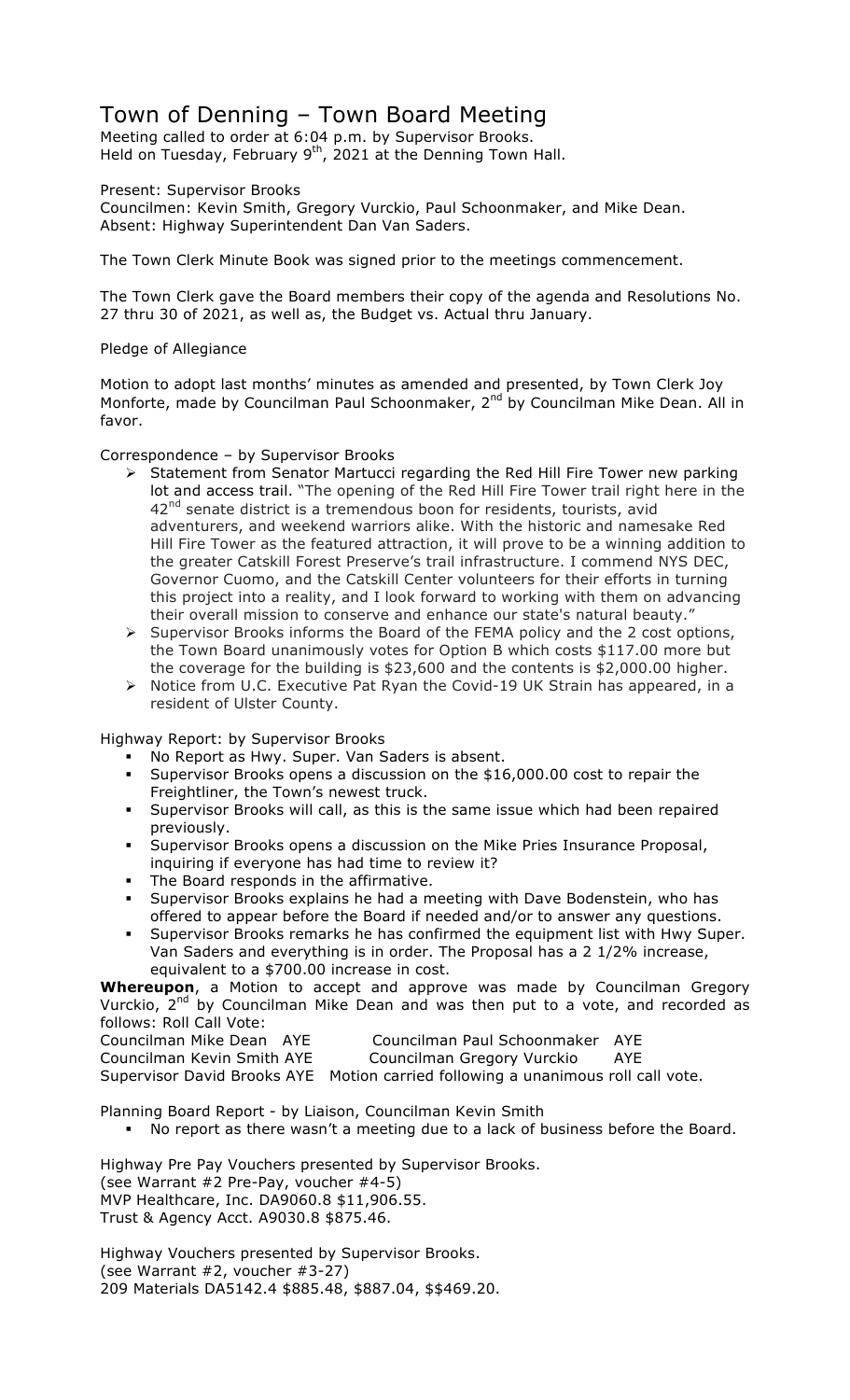All Gas & Welding A5130.4 \$74.10. Apalachee DA5142.4 \$3,074.11, \$6,172.03, \$ 5,918.46. Arkel Motors DA5130.4 \$51.94. Blue Tarp Financial (Northern Tool) DA5130.4 \$3,194.95. Bottini Fuel Corp. DA5142.4 \$1,176.58. Fleet Pride DA5130.4 \$260.02. Home Depot Cr. Ser. DA5130.4 \$42.07. Hudson River Truck & Trailer DA5130.4 \$825.47. Robert Green DA5130.4 \$818.72. Liberty Trading Post DA5130.4 \$86.27. Mombaccus Excavating DA5142.4 \$7,369.20. North East Parts Group DA5130.4 \$445.82. Sarjo Industries, Inc. DA5130.4 \$62.78, \$103.20. Prestige Towing & Recovery, Inc. DA5110.4 \$350.00 T&T Sales DA5130.4 \$2,096.88. Truck Pro DA5130.4 \$3,633.60. Westchester Tractor, Inc. DA5130.4 \$2687.88.

General Pre Pay Vouchers presented by Supervisor Brooks. (see Warrant #2PP, voucher #4-9) Central Hudson A1620.4 \$308.91, A5132.4 \$456.79, A8160.4 \$37.99. MVP Health Care DA9060.8 \$8,510.52. TWC A1620.4 \$184.89. Trust & Agency Acct. DA9030.8 \$744.43, \$210.38. Ulster County Self Insurance A9040.8 \$4,400.00.

General Fund Warrant #2A, vouchers 16. Garigliano Law Offices, LLP A1420.4 \$2,552.50.

General Vouchers, presented by Supervisor Brooks. (see Warrant #2, vouchers 11-27) All Around the House A5132.4 \$299.90. Blue Tarp Financial A5132.2 \$2,749.98 Bottini Fuel Corp. A5132.4 \$520.50, A1620.4 \$301.69. Central Hudson A5182.4 \$143.52. Language Line Services A1110.4 \$27.21. Cindy Mickelson A1220.4 \$265.84. MVP A9060.8 \$32.50. NYS Magistrates Association A1110.4 \$90.00. NYS Association of Magistrates Court Clerks A1110.4 \$50.00 NYS Assoc. of Town Super. of Hwy. A5010.4 \$200.00. NYSATRC A1410.4 \$25.00 Sullivan Overhead Doors A5132.4 \$319.16. Thompson Reuters- West A5010.4 \$95.00. UCRRA A8160.4 \$2,150.69. VEO Energy A5132.4 \$666.71. NFIP Direct A1910.4 \$3,413.00.

Resolution No. 28 of 2021 **WHEREAS** New York State General Municipal Law Sections 103 and 104-4 permit the pre-audit function of vouchers, as a form of internal controls in the checking of claims and supporting documentation. And

**WHEREAS** the Sections 118 and 119 of New York State Municipal Law also authorize the auditing authority to approve of Said vouchers. AND

**WHEREAS** the Office of the New York State Comptroller Division of Local Governments and Accountability: Budgets and Finances also approves of this method.

**NOW THEREFORE BE IT RESOLVED** that the Town of Denning Town Board **HEREBY** approves of and authorizes payment of the following Warrants:

Highway Fund Warrant No. 2 Prep Pay Vouchers #4-5.

Highway Vouchers Warrant #2, voucher #3-27.

General Fund Pre-Pay Warrant No. 2 Vouchers #4-9.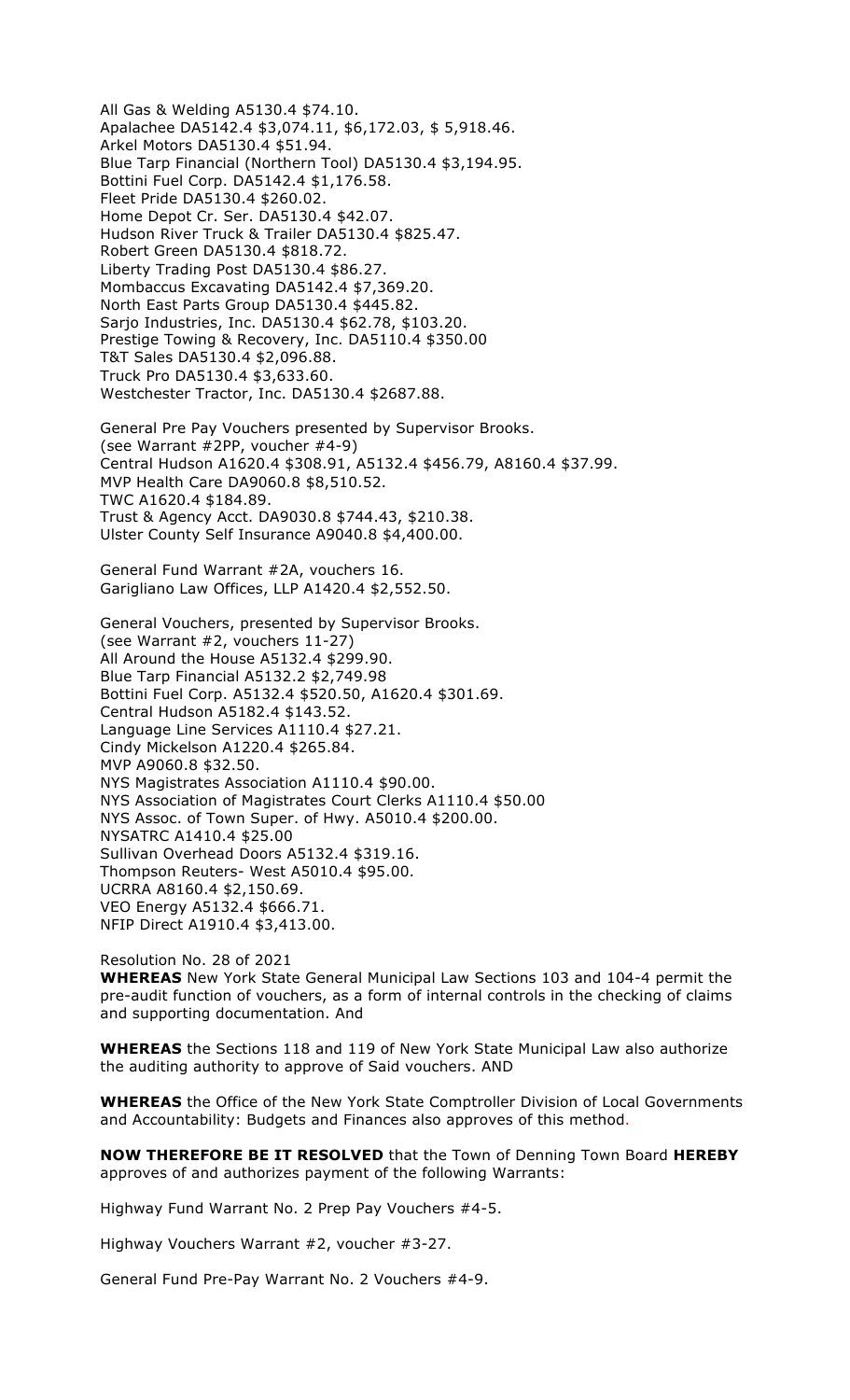General Fund Pre-Pay Warrant No. 2A Vouchers #16.

General Fund Warrant No. 2 Vouchers #11-26.

Capital Fund Sewage Disposal Vouchers Warrant No. 2 – None.

**Whereupon**, the Resolution was put to a vote, and recorded as follows: Motion to adopt and approve by Councilman Mike Dean, 2<sup>nd</sup> by Councilman Paul Schoonmaker. Roll Call Vote: Councilman Mike Dean AYE Councilman Paul Schoonmaker AYE Councilman Kevin Smith AYE Councilman Gregory Vurckio AYE Supervisor David Brooks AYE Motion carried following a unanimous roll call vote.

Resolution No. 29 of 2021 **WHEREAS** New York State Law §113 authorizes the Town Board by resolution to transfer surplus monies, contingent appropriations and unexpended fund balances.

**And WHEREAS** the Town of Denning is in need of a budgetary transfers for the 2020 Budget.

**NOW, THEREFORE, BE IT RESOLVED** that the Town of Denning Town Board authorizes the Supervisor to do the following transfers in the General Fund, and to increase:

A1110.1 Town Justice Personnel in the amount of \$2,200.00 A1110.2 Town Justice Equipment in the amount of \$2,100.00 A3620.4 Safety Inspection Contractual Expense in the amount of \$50.00 A8020.4 Planning Board, Contractual Expense in the amount of \$350.00 A1650.4 Central Communications Contractual Expense in the amount of \$1,350.00 A8160.4 Refuse & Garbage Contractual Expense in the amount of \$12,950.00 A9030.8 Social Security in the amount of \$400.00 A9060.8 Health Insurance in the amount of \$12,400.00

And to Transfer the funds needed from the General Fund Balance A599 in the amount of \$31,800.00.

**Whereupon**, the Resolution was put to a vote, and recorded as follows: Motion to adopt and approve by Councilman Kevin Smith, 2<sup>nd</sup> by Councilman Gregory Vurckio. Roll Call Vote: Councilman Mike Dean AYE Councilman Paul Schoonmaker AYE Councilman Kevin Smith AYE Councilman Gregory Vurckio AYE Supervisor David Brooks AYE Motion carried following a unanimous roll call vote.

Resolution No. 30 of 2021

**WHEREAS** New York State Law §113 and Highway Law 285-a authorizes the Town Board by resolution to transfer surplus monies, contingent appropriations and unexpended fund balances.

**And WHEREAS** the Town of Denning is in need of a budgetary transfers for the 2020 Budget.

**NOW, THEREFORE, BE IT RESOLVED** that the Town of Denning Town Board authorizes the Supervisor to do the following transfers in the Highway Fund: increase DA5130.4 Machinery Contractual Expense in the amount of \$16,700.00 increase DA9060.8 Health Insurance Contractual Expense in the amount of \$16,950.00

And to decrease DA5130.2 Machinery, Equipment Contractual Expense in the amount \$16,700.00. And FURTHER to decrease \$16,950.00 from DA5142.4 Snow Removal Contractual Expense.

**Whereupon**, the Resolution was put to a vote, and recorded as follows: Motion to adopt and approve by Councilman Mike Dean, 2<sup>nd</sup> by Councilman Paul Schoonmaker. Roll Call Vote: Councilman Mike Dean AYE Councilman Paul Schoonmaker AYE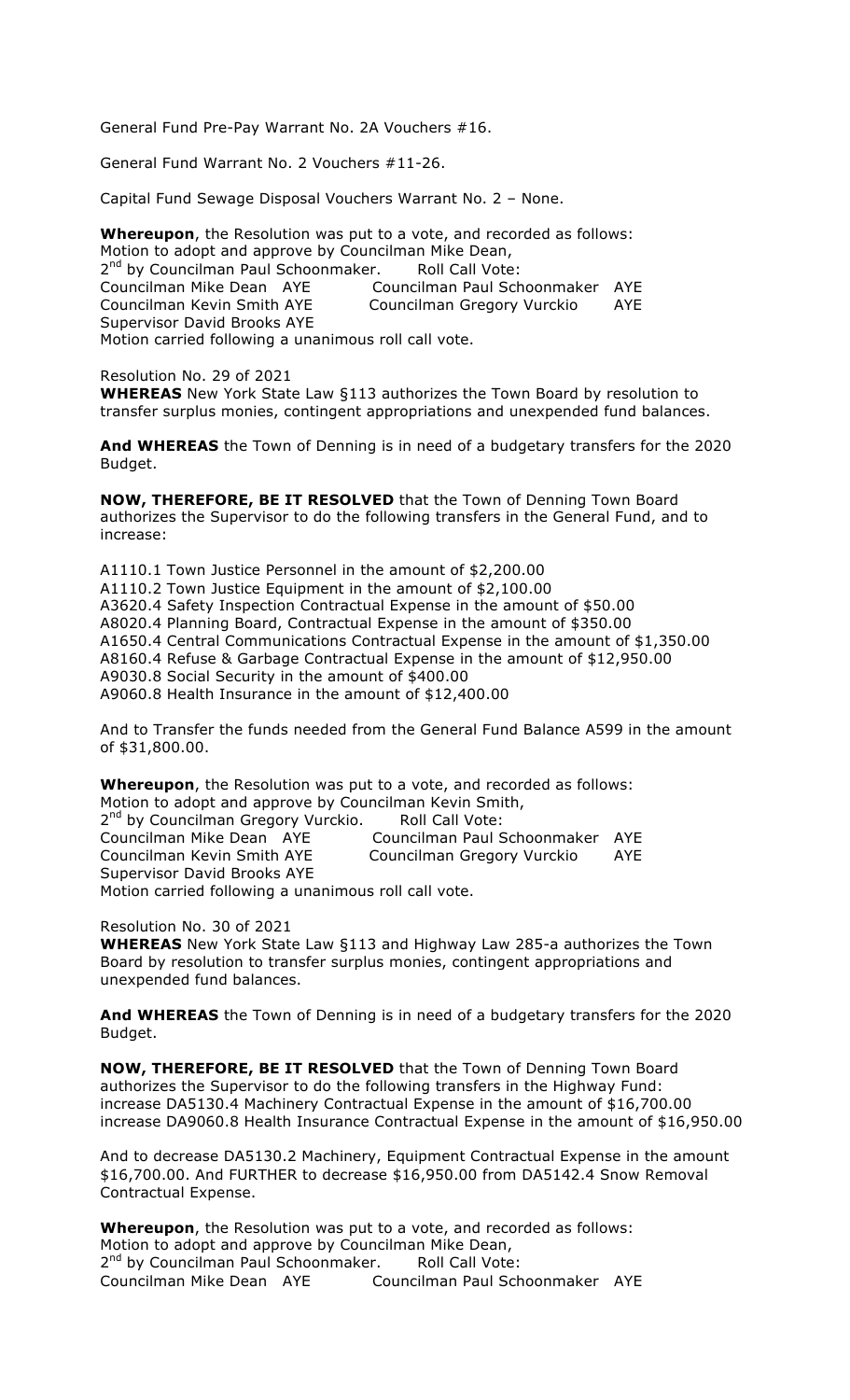Supervisor David Brooks AYE

Motion carried following a unanimous roll call vote.

Supervisor Comments:

- Supervisor Brooks informs those present; of his conference call with Chazen, the CWC and other parties pertaining to the Sundown Stream Restoration Project.
- To aid in moving the Project forward, the Town will declare itself lead agency for the SEQR.
- Supervisor Brooks requests that a Special Meeting be held this month, he remarks he is still hoping to get the Project done this year.
- The meeting will be held at the Town Hall on Tuesday, February 23rd at 10 am.
- There will be no other business before the Board, at Said meeting.
- The Town Board unanimously approves.
- Supervisor Brooks informs the Board of the conference call regarding the Blue Hole and the up coming emergency regulations, a daily permit will be instituted, campers will also need a permit and a fee will be instituted, he is hoping this will be done by May, before the season starts.
- He continues that a sixty-day extension is possible to get us thru the summer if needed. Further commenting that the big issue will be enforcement.
- Supervisor Brooks gives a brief update on the CAG meetings, saying they are trying to make headway.
- The Town is required to have a Pandemic Plan in place by April  $1<sup>st</sup>$ , 2021, he states he may need assistance, in making the deadline with all of the other on going projects.
- Supervisor Brooks has reached out to the UC Bridge dept. but has not had a call back, he is looking for an update on the Sundown Bridge.
- Discussion opened on the loss of electricity, three weekends in a row for the Sundown area.
- Supervisor Brooks states he has asked the CWC to re-open the stream cleaning program for debris in the local waterways.
- •

Supervisor Brooks calls for Councilmen Comments:

- " Councilman Vurckio reports; he received info from the CWT, today, pertaining to the septic program but has not had a chance to read it.
- " Councilman Kevin Smith asks how much longer should he let the tires go before he calls the contractor? Brief discussion follows, Councilman Smith will check the amount in the shed.
- **•** Discussion opened on health insurance.

Supervisor Brooks call for Public Comment: There is none.

Supervisor Brooks call for any further comments or discussion. There is none.

Motion to adjourn 7:07 by Councilman Gregory Vurckio, 2<sup>nd</sup> by Councilman Mike Dean, All in favor. Motion carried.

Respectfully Submitted by Joy Monforte, RMC, Town Clerk, January 13<sup>th</sup>, 2021.

Special Meeting pertaining to the Sundown Stream Project SEQR lead agency status only, meeting, on Tuesday, February 23 $^{rd}$ , 2021, to be held at the Denning Town Hall, scheduled to begin at 10am.

Next Town Board & Business Meeting: Tuesday, March  $9<sup>th</sup>$ , 2021 at 6 pm at the Denning Town Hall.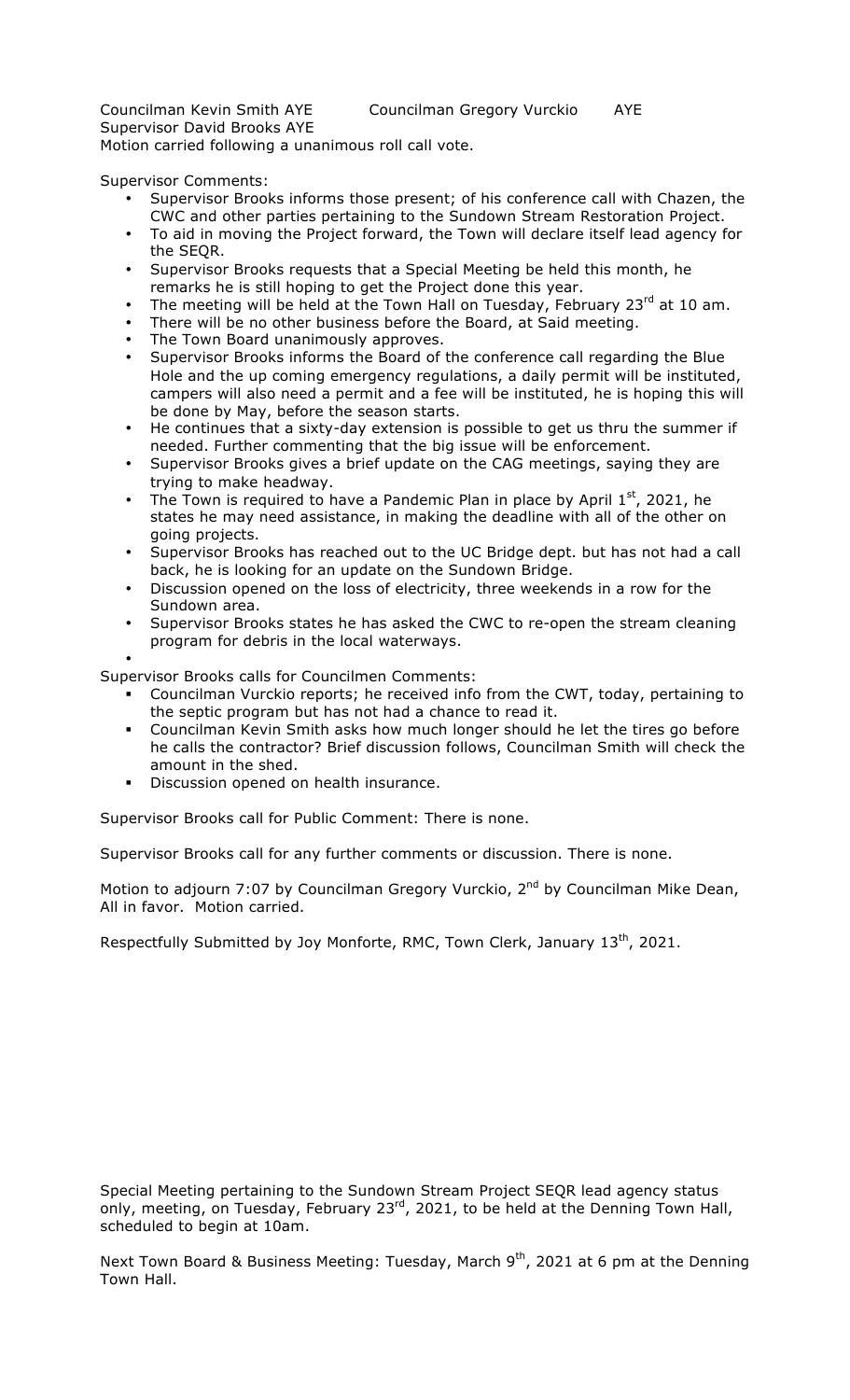# Town of Denning – Special Town Board Meeting

Meeting called to order at 10:01 a.m. by Supervisor Brooks. Held on Tuesday, February 23<sup>rd</sup>, 2021 at the Denning Town Hall.

Present: Supervisor Brooks Councilmen: Kevin Smith, Gregory Vurckio, Paul Schoonmaker. Absent: Councilman Mike Dean.

The Town Clerk Minute Book was signed prior to the meetings commencement.

The Town Clerk gave the Board members their copy of the agenda and Resolution No. 31 of 2021.

Pledge of Allegiance.

Supervisor Brooks opens the Special Board Meeting by explaining the purpose of Said meeting.

- $\triangleright$  The Town Board reviews the design plans for the project.
- $\triangleright$  Discussion on the alignment of the stream, the waterway will be going back into the original channel.
- $\triangleright$  Peekamoose Road will be armored.
- $\triangleright$  Scope of work and time frame, discussed, as well.
- $\triangleright$  Discussion on the waterway, undermining the bridge abutments.
- $\triangleright$  Plan to do this project this year.
- $\triangleright$  Discussion on the Sundown bridge and work to be done by Ulster County.

Supervisor Brooks call for Public Comment: There is none.

Supervisor Brooks call for any further comments or discussion. There is none.

Supervisor Brooks requests a Motion and recorded roll call vote on Resolution No. 31 of 2021.

### Resolution No. 31 of 2021

### **NOTICE OF INTENT TO SERVE AS LEAD AGENCY FOR THE RONDOUT CREEK REALIGNMENT ENVIRONMENTAL (SEQRA) REVIEW**

**WHEREAS** Rondout Creek's alignment was impacted by Hurricane Irene, and flood related activities associated with the post-storm alignment have and continue to cause significant damage and disruption to Peekamoose Road and adjacent homes;

**WHEREAS** A Local Flood Analysis (LFA) was completed for the Community of Sundown 2016. As part of the LFA, the report identified that a 2,500 linear feet portion of the Rondout Creek that should be realigned;

**WHEREAS** the Town of Denning now seeks to implement the Rondout Creek realignment recommendation identified in the 2016 LFA (the "proposed action");

**WHEREAS,** the Town of Denning Town Board ("Town Board") has undertaken an initial review of the proposed action as required by 6 NYCRR §617.6 and has been determined the project to be an Unlisted Action;

**NOW, THEREFORE, BE IT RESOLVED THAT**, pursuant to the applicable standards of SEQRA 6 NYCRR §617.6, the Town Board concludes that it is the appropriate agency to serve as Lead Agency for the coordinated environmental review of the proposed Unlisted Action; and

**BE IT FURTHER RESOLVED THAT**, the Town Board authorizes and directs the prompt transmission of a Lead Agency Intent Notice and Full EAF for the purpose of conducting a coordinated SEQR review with respect to the proposed action and notifying such involved and interested agencies that a lead agency must be agreed upon within 30 calendar days of the date the Full EAF is transmitted to them; and

**BE IT FURTHER RESOLVED THAT**, the Denning Town Board **HEREBY** authorizes the Supervisor of the Town of Denning to execute such documents and take such lawful actions that may be deemed convenient, necessary or advisable in order to effectuate the foregoing resolutions.